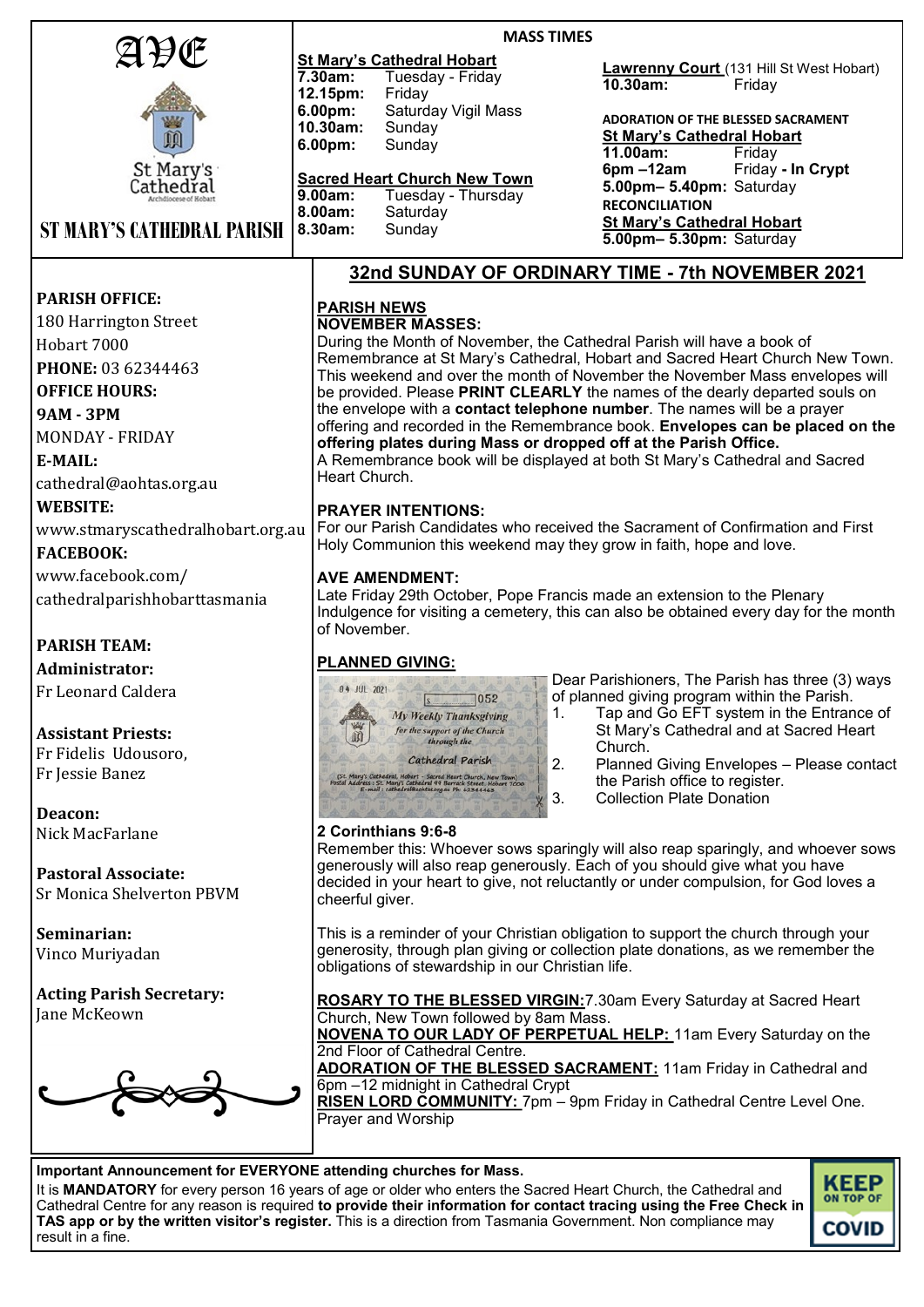#### **The History and tradition of "All Souls Day" in the Catholic Church**

Catechism of the Catholic Church #962, teach us that, "We believe in the communion of all the faithful of Christ, those who are pilgrims on earth. The dead who are being purified, and the blessed in heaven,all together forming one Church; and we believe that in this communion, the merciful love of God and his saints is always attentive to our prayers."

To understand the origins of All Souls' Day, we should probably start with All Saints' Day. During the middle Ages, most Christian communities held a yearly feast to honour the Church's saints - martyrs who had died and gone to heaven. In time, this day came to be known as All Saints' Day, and the Catholic Church made it a holy day of obligation.

# **How this feast was originated?**

Sometime in the 10th century, the Catholic priest St. Odilo of Cluny instituted All Souls' Day- a day to pray for the souls of deceased family members ordinary men and women who had lived good lives and were waiting in purgatory until they were worthy to enter heaven.

St Odilo of Cluny decreed that the Office of the Dead was to be offered for all the souls in purgatory in all monasteries of the order on November 2nd, the day after All Saints. Other orders followed this custom, and soon November 2nd was adopted as the feast of All Souls for the whole Church. The Dominicans in the fifteenth century instituted a custom of each priest offering three Masses on the Feast of All Souls. Pope Benedict XIV in 1748 approved thus practice, and it rapidly spread throughout Spain, Portugal, and Latin America.

During World War I, Pope Benedict XV, recognizing the number of war dead and the numerous Masses that could not be fulfilled because of destroyed Churches, granted all priests the privilege of offering three Masses on All Souls Day: one for the particular intention, one for all of the faithful departed, and one for the intentions of the Holy Father.

# **Parish Study- Happening Now and it is FREE.**



**WEEK FIVE***-Who is Jesus* How did this seemingly insignificant carpenter born into poverty in a

dusty corner of the Roman Empire become the most pivotal figure in all of history?

Christianity isn't simply a philosophy for life - the centre of Christianity is a person. Ultimately, we need to decide if Jesus really was who he said he was. Because if Jesus really was who he said he was, we need to make him the Lord of our lives, and when we do, everything changes. **To watch sign up on FORMED.org as St Mary's** 

**Cathedral Parishioner or attend Mondays in Cathedral Centre at 10am and 7pm. 90 minutes sessions. Everyone is welcome.**



"The souls of the righteous are in the hand of God, and no torment shall touch them ….. they are in peace"

Wisdom 3: 1-3

# **The Chaplet of the Holy Souls**

This can be prayed on a set of normal Rosary beads.

### **Sign of the Cross.**

- 1. The Apostle's Creed<br>2. Our Father (x1)
- Our Father (x1)
- 3. Hail Marys (x3)
- 4. Glory be  $(x1)$ <br>5. On the large  $\mathsf I$
- 5. On the large beads, pray: *"O Holy Souls draw the fire of God's Love into my soul, to reveal Jesus crucified in me here on earth, rather than hereafter in Purgatory."*



- 6. On the small beads, pray: *"Crucified Lord Jesus, have mercy on the souls in Purgatory."*
- 7. When completed all (5) Five decades, pray Glory be (x3).

# **From Our Anniversary Book**

Edmund Bollen, Dorothy Richardson, Antonio Carnevale, Les Flannigan, Luigi Pattaro, Francis Smallhorn, Maude McMullen, Fr. Joseph Medwin, Molliee Sherston, Roderick William Cooper, Linda Direen, Dulcie Richardson, Mavis Mazengarb, Kathleen Sarfalvy, Mark Tuckett, John & Mary Hanniffy, William Nolan, Brian Bresnehan, Max Coghlan, Salvatore Pignalosa, George Banks, Fr. Denis Murphy, John Warren, Harriet Brown, Leslie Whelan, Leslie Foley, Simon Ralph, Benjamin Morgan, Fr. Donald Shaw, Patricia Young, Eva Scoles, Myrtle Pearton, Lugiano Buracchi, Sr. Mary Healy, SSJ, Sr Benigna Freney PBVM, Sr Peter Phillips PBVM and Sr Xavier Hickman PBVM *May they rest in peace !*

St Mary's Cathedral Parish embraces and wholeheartedly supports the Archdiocese of Hobart Safe Communities Policy and Framework.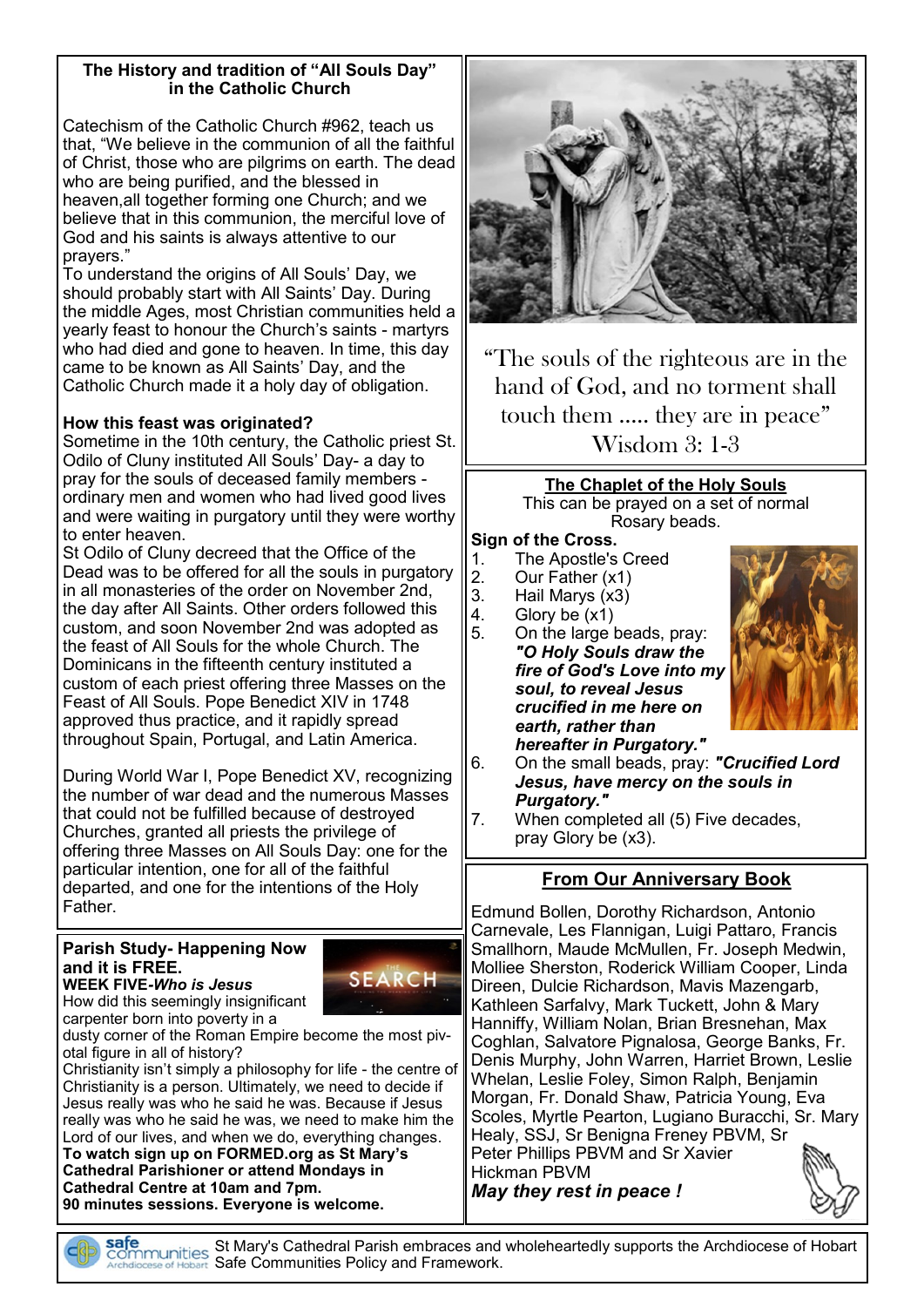

#### **130 Year Celebration:**

The iconic West Coast Catholic Church in Zeehan is celebrating 130 years.

**Holy Mass:** 9am Sunday 21st November 2021, celebrated by the Archbishop.

**Luncheon:** 12 Noon at the Cecil Hotel, Main Street,

Zeehan (\$40pp 3 course meal)

**Luncheon RSVP:** Mrs Eleanor Phelan on 0408578973 by 15th November 2021.

There will be Memorabilia and Photo display. Souvenirs for sale.

#### **GOSPELS FOR THE COMING WEEK**

Monday 8th November Luke 17: 1-6 Tuesday 9th November - *The Dedication of the Lateran Basilica* John 2: 13-22 Wednesday 10th November - *St Leo the Great* Luke 17: 11-19 Thursday 11th November - *St Martin of Tours* Luke 17: 20-25 Friday 12th November - *St Josaphat*  Luke 17: 26-37 Saturday 13th November Luke 18: 1-8

#### **NEXT SUNDAY'S READINGS** - 33rd Sunday of Ordinary Time

Daniel 12:1-3 [Psalm 15:5. 8](https://www.liturgyhelp.com/ritual/lectionary/LectionaryListPsalm%7Cpsm)-11 R. v1 Hebrews 10:11-14,18 Mark 13:24-32

#### Pray and Hear the Good News

# **Children's Corner**

Spot: the difference Can you spot the seven differences between these two pictures?





**Columban Calendars have arrived.** Now on sale at the Cathedral Bookshop. **Cost: \$10**



**Join us for Tasmania's celebration of World Youth, taking place on the feast of 'Christ the King.** 

Open to all aged between 15yrs- 35 yrs, we will be setting out on a pilgrimage to Westbury to encounter God. Pack your tent, sleeping bag and bible, for a night under the stars. Buses will also be available at key locations. **When:** Saturday 20 - Sunday 21 November **Where:** Holy Trinity Catholic Church, Westbury **Cost:** \$ 65

#### **Registrations Close: Monday 8 November**

To find out more, go to eventbrite.com.au and search Tasmanian World Youth Day Celebration-Pilgrimage to Westbury'. Alternatively, contact youth@aohtas.org.au.



**Prayers in Time of a Pandemic**  Please collect your own copy from the foyers of St Mary's Cathedral, Hobart and Sacred Heart Church New Town. Please continue to pray for everyone who is effected by the pandemic.

#### **PRAYER INTENTION BOXES**

The Prayer Intention Boxes at St Mary's Cathedral and Sacred Heart Church will permanently remain for parishioners to write their prayer intentions. We are blessed to receive your prayer intentions.



There are weekly prayer groups within the parish who offer your prayers to the Lord. We give thanks for the Lord's goodness and the mercy and love he bestows on our Parish community

# FOR THE SOULS OF THE **FAITHFUL DEPARTED**



Eternal rest grant upon them, O Lord, and let perpetual light shine upon them. May the souls of the faithful departed, through the mercy of God, rest in peace.

Amen